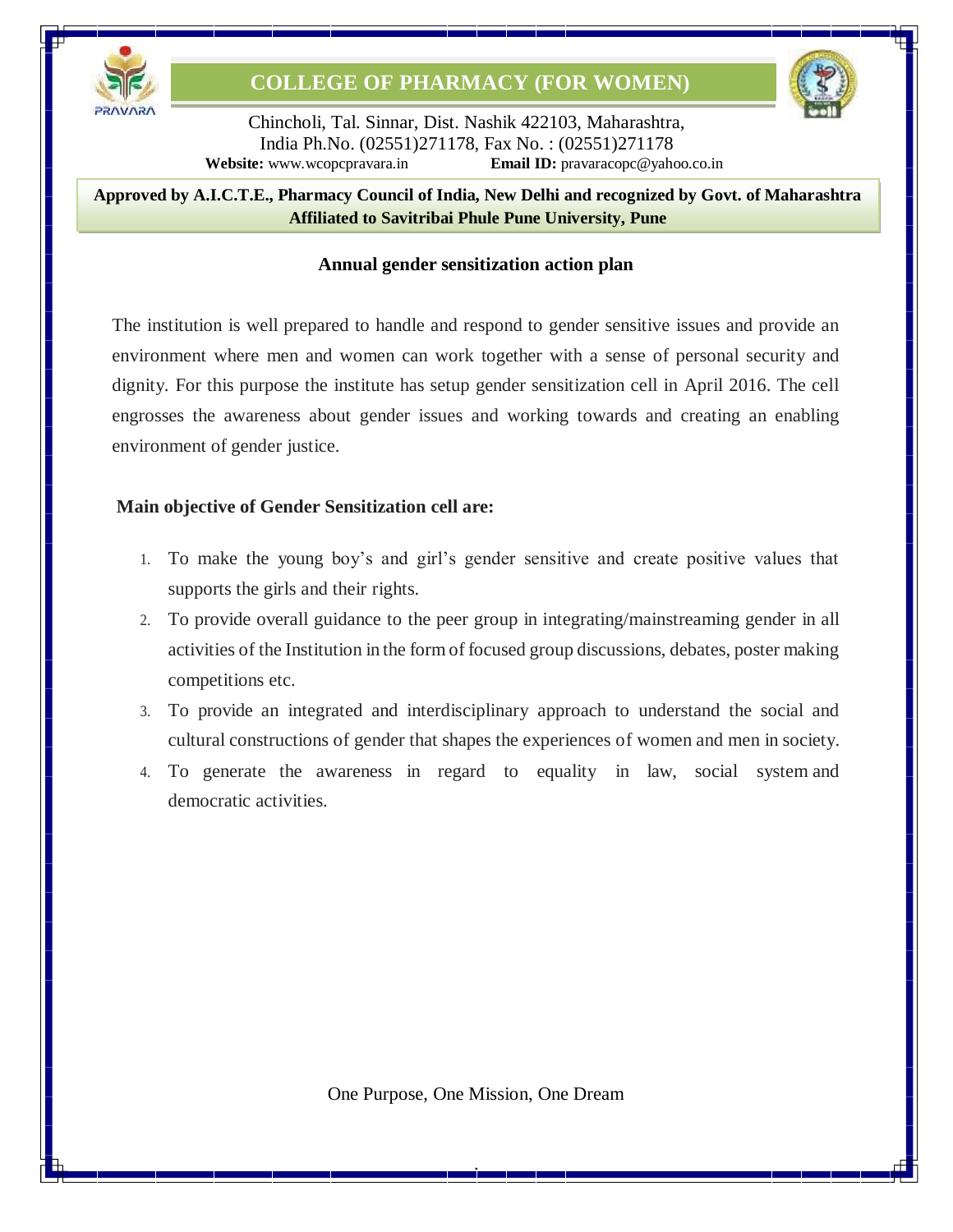

Chincholi, Tal. Sinnar, Dist. Nashik 422103, Maharashtra, India Ph.No. (02551)271178, Fax No. : (02551)271178<br>Website: www.wcopcpravara.in Email ID: pravaracopc@yaho **Email ID:** [pravaracopc@yahoo.co.in](mailto:pravaracopc@yahoo.co.in)

#### 8 **Approved by A.I.C.T.E., Pharmacy Council of India, New Delhi and recognized by Govt. of Maharashtra Affiliated to Savitribai Phule Pune University, Pune**

### **Gender Sensitization Action Plan Academic Year 2020-21**

| Sr.no.         | <b>Activity</b>                                                    | <b>Schedule Date/Month</b> |
|----------------|--------------------------------------------------------------------|----------------------------|
| 1              | Appointment of Gender Champion/Committee                           | 15 June 2020               |
| $\overline{2}$ | Street Play on Stri Bhrun Hatya                                    | 19 Feb 2021                |
| 3              | A talk on Women – Health and Nutrition                             | 07 Mar 2021                |
| $\overline{4}$ | International Women's Day                                          | 08 Mar 2021                |
| 5              | Awareness workshop on "Women's Sexual"<br>Harassment at Workplace" | 08 Mar 2021                |
| 6              | Street Play on Gender Sensitization and Gender Parity              | 10 Mar 2021                |
| $\overline{7}$ | Nirbhay Kanya Abhiyan                                              | 10 Mar 2021                |



Othergale

Principal College of Pharmacy, Chincholi Tal. Sinnar, Dist. Nashik 422102

One Purpose, One Mission, One Dream.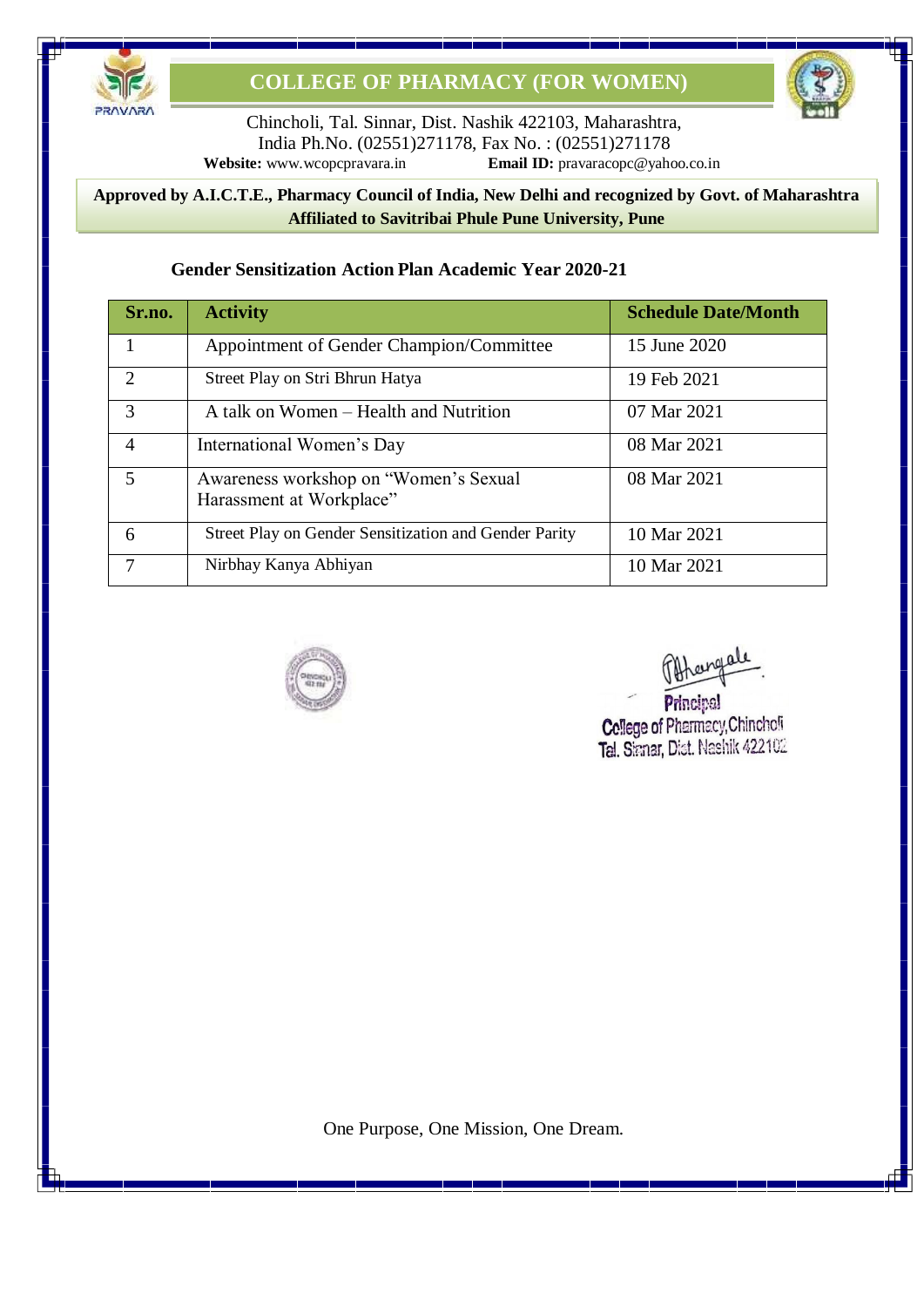



Chincholi, Tal. Sinnar, Dist. Nashik 422103, Maharashtra, India Ph.No. (02551)271178, Fax No. : (02551)271178 **Website:** [www.wcopcpravara.in](http://www.wcopcpravara.in/) **Email ID:** [pravaracopc@yahoo.co.in](mailto:pravaracopc@yahoo.co.in)

8 **Approved by A.I.C.T.E., Pharmacy Council of India, New Delhi and recognized by Govt. of Maharashtra Affiliated to Savitribai Phule Pune University, Pune**

### **Extension Activities**

| <b>Name of the extension</b><br>activity                          | Organizing unit/agency/<br>collaborating agency | Name of the<br><b>Scheme</b>        | <b>Year of</b><br>the<br>activity |
|-------------------------------------------------------------------|-------------------------------------------------|-------------------------------------|-----------------------------------|
| Street Play on Stri Bhrun Hatya                                   | CSR & WEC                                       | Gender Issues, Women<br>Empowerment | 2020-21                           |
| A talk on Women - Health and<br>Nutrition                         | NSS & WEC Unit                                  | Gender Issues, Women<br>Empowerment | 2020-21                           |
| International Women's Day                                         | NSS & WEC Unit                                  | Gender Issues, Women<br>Empowerment | 2020-21                           |
| <b>Street Play on Gender Sensitization</b><br>and Gender Parity   | NSS, WEC & CSR Unit                             | Gender Issues, Women<br>Empowerment | 2020-21                           |
| Awareness workshop on "Women's<br>Sexual Harassment at Workplace" | <b>ICC</b>                                      | Gender Issues, Women<br>Empowerment | 2020-21                           |
| Nirbhay Kanya Abhiyan                                             | <b>Student Development Department</b>           | Gender Issues, Women<br>Empowerment | 2020-2021                         |



Offengale

Principal College of Pharmacy, Chincholi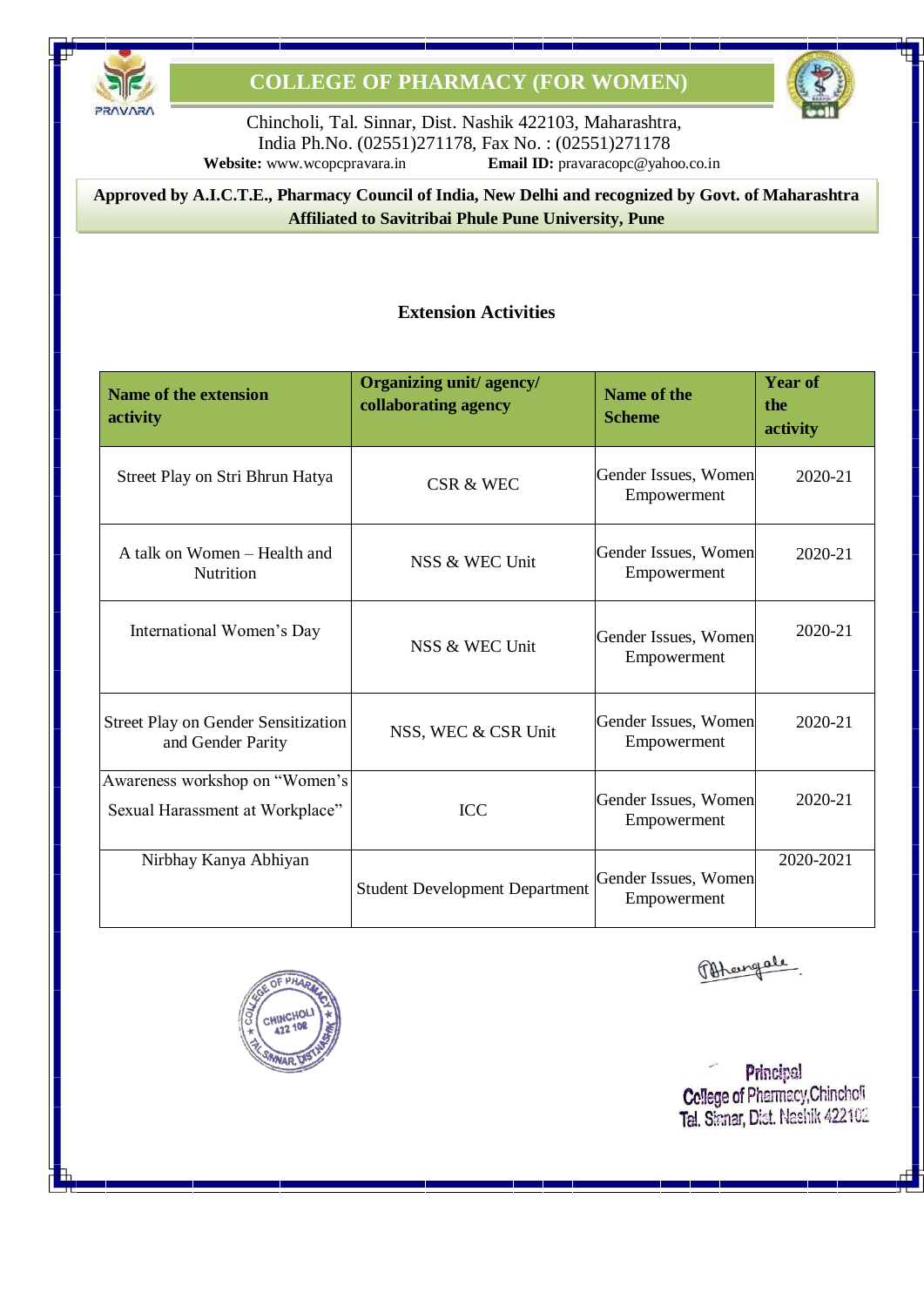

Chincholi, Tal. Sinnar, Dist. Nashik 422103, Maharashtra, India Ph.No. (02551)271178, Fax No. : (02551)271178 **Website:** [www.wcopcpravara.in](http://www.wcopcpravara.in/) **Email ID:** [pravaracopc@yahoo.co.in](mailto:pravaracopc@yahoo.co.in)

#### 8 **Approved by A.I.C.T.E., Pharmacy Council of India, New Delhi and recognized by Govt. of Maharashtra Affiliated to Savitribai Phule Pune University, Pune**

| <b>Name of Department/ Committee</b> | Women Empowerment Cell & CSR Cell                                              |
|--------------------------------------|--------------------------------------------------------------------------------|
| Title of the event                   | "Street Play on Stri Bhrun Hatya"                                              |
| Date                                 | $19th$ Feb. 2021                                                               |
| Name of the coordinator              | Dr. Anagha Baviskar                                                            |
| <b>Objective of the event</b>        | To raise awareness about the human values,<br>Gender issues, stri bhrun hatya. |
| No. of Participant (Student+ Staff)  | $32 + 3$                                                                       |
| <b>Details of the Event</b>          |                                                                                |

#### **Report on "Street Play on Stri Bhrun Hatya"**

As part of social responsibility, the Women Empowerment Cell in collaboration with CSR cell of the college performed a skit on Stri Bhrun Hatya a skit on topic "Stri Bhrun Hatya" related to gender issues at RMD college premises, Sinnar in association with College of D.

Pharmacy, Mohu. The Program was coordinator by Dr. Anagha V. Baviskar.

## **Photo Gallery**





**Dr. A. V. Baviskar Dr. C. J. Bhangale Coordinator Principal Principal** College of Pharmacy, Chinchoff Tal. Sinnar, Dist. Nashik 422102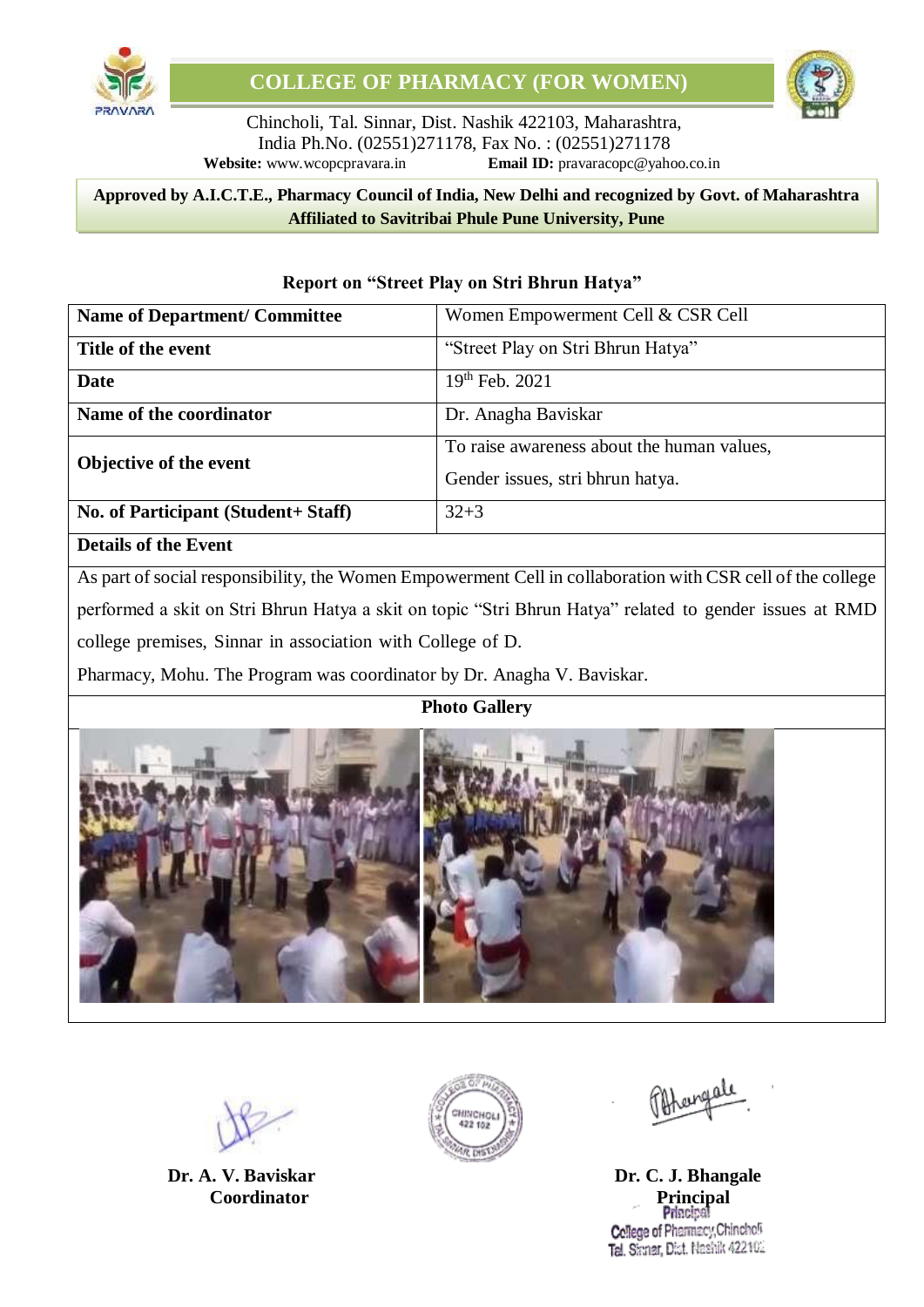

#### 8 **Approved by A.I.C.T.E., Pharmacy Council of India, New Delhi and recognized by Govt. of Maharashtra Affiliated to Savitribai Phule Pune University, Pune**

| <b>Name of Department/ Committee</b> | Women Empowerment Cell & NSS Unit             |
|--------------------------------------|-----------------------------------------------|
| Name of the event                    | International Women's Day Celebration         |
| Title of the event                   | A talk on Women-Health and Nutrition          |
| Date                                 | $7th$ March 2021                              |
| Name of the coordinator              | Ms. Kaveri T. Vaditake                        |
| Name of the Expert                   | Ms. Pratiksha Rajguru,                        |
|                                      | <b>Health and Wellness Coach</b>              |
| Objective of the event               | To raise awareness about the health among the |
|                                      | Students.                                     |
| No. of Participant (Student+ Staff)  | $205 + 12$                                    |
| <b>Details of the Event</b>          |                                               |

#### **Report on "A talk on Women – Health and Nutrition"**

As part of International Women's Day Celebrations, the Women Empowerment Cell in association with NSS department and Student welfare department, organized a talk on Women–Health and Nutrition. The programme began with an introduction of the Guest Speaker, Ms. Pratiksha Rajguru by student Coordinator, and Ms. Sakshi Narode. Post introduction, the programme began with pledge taking of the girl students along with the Women Empowerment Cell committee members in unison to support the #EachforEqual 2020 campaign theme to help forge women's equality. The speaker then spoke on the importance of Women – Health and Nutrition by emphasizing the importance of Balanced Diet, Diet planning, stress management, managing Over weight and Under weight problems, Life style management for healthy life, tips on eating right etc. The session was so interactive and it came alive with students' enthusiastic participation. The programme ended with a Question and Answer session with the speaker answering the queries of the students, followed by a formal vote of thanks by Sangita Bhandare. The programme culminated with WEC Convenor, Ms. Kaveri Vaditake and other committee members felicitating the speaker and thanking her for such an insightful talk.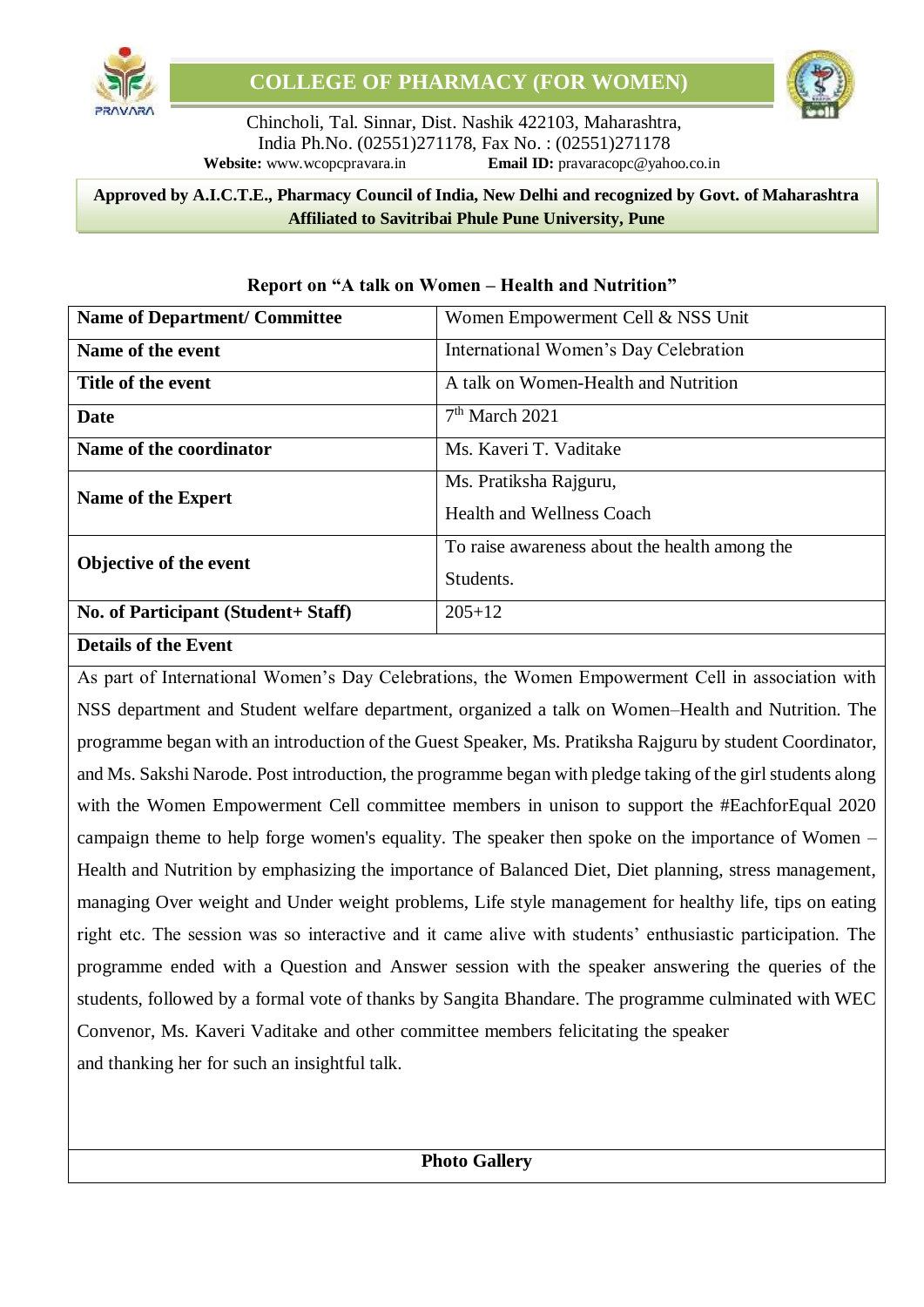



Chincholi, Tal. Sinnar, Dist. Nashik 422103, Maharashtra, India Ph.No. (02551)271178, Fax No. : (02551)271178<br>Website: www.wcopcpravara.in Email ID: pravaracopc@yaho **Email ID:** [pravaracopc@yahoo.co.in](mailto:pravaracopc@yahoo.co.in)

8 **Approved by A.I.C.T.E., Pharmacy Council of India, New Delhi and recognized by Govt. of Maharashtra Affiliated to Savitribai Phule Pune University, Pune**





 $\sqrt{2\pi r}$ 

**Ms. Kaveri T. Vaditake Dr. C. J. Bhangale Dr. C. J. Bhangale Dr. C. J. Bhangale Coordinator**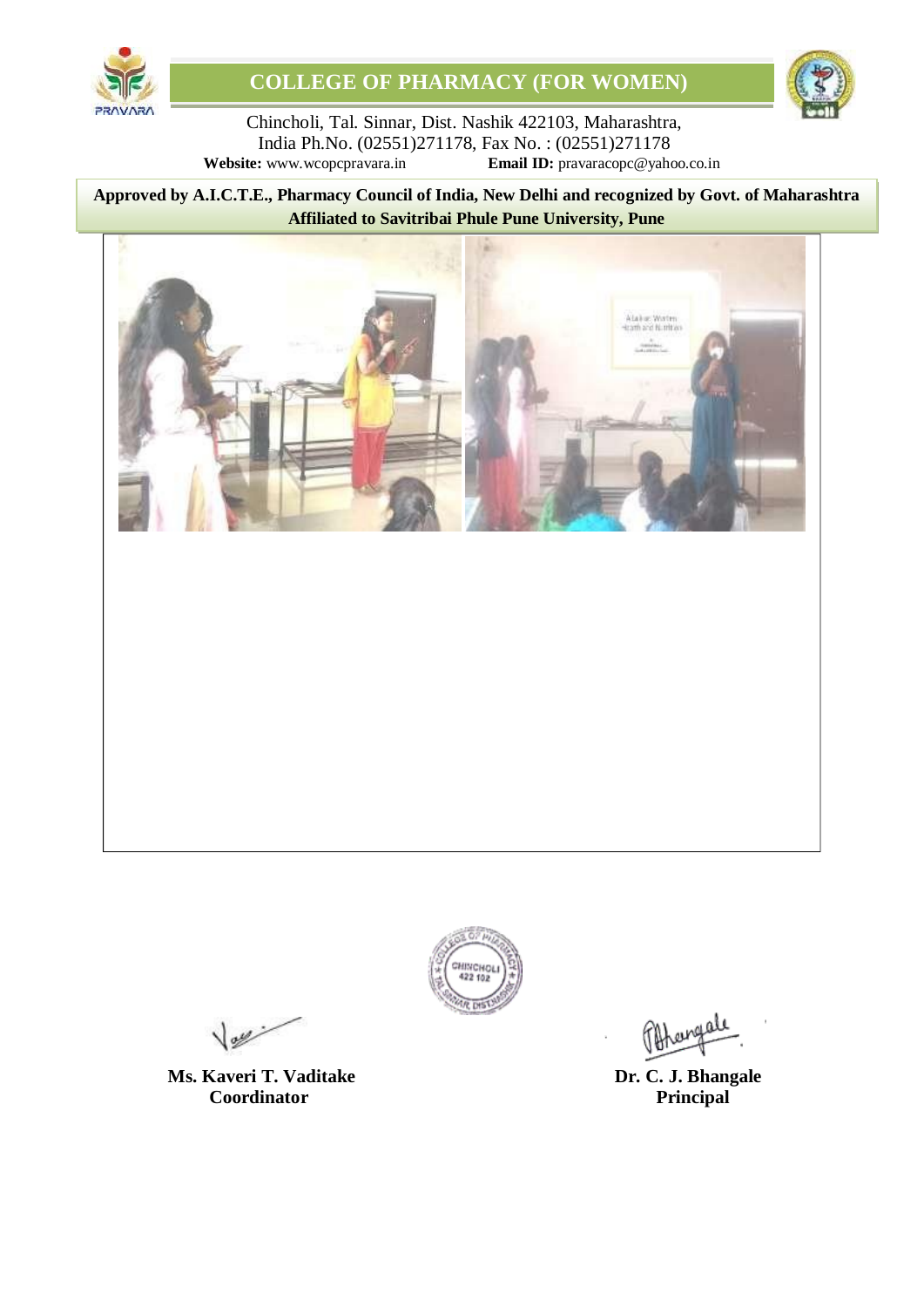

#### 8 **Approved by A.I.C.T.E., Pharmacy Council of India, New Delhi and recognized by Govt. of Maharashtra Affiliated to Savitribai Phule Pune University, Pune**

|                                     | National Service Scheme (DSF114), Women                     |
|-------------------------------------|-------------------------------------------------------------|
| Name of Department/ Committee       | <b>Empowerment Cell</b>                                     |
| Name of the event                   | International Women's Day Celebration                       |
| <b>Title of the event</b>           | International Women's Day Celebration                       |
| Date                                | $8th$ March 2021                                            |
| Name of the coordinator             | Ms. Kaveri T. Vaditake                                      |
|                                     | To raise awareness about the status and dignity of          |
| Objective of the event              | Women among the students.                                   |
|                                     | Was to take more advantage of the potentials and talents of |
| <b>Outcome of the event</b>         | half of the humanity, and not just seek                     |
|                                     | to consecrate gender equality in principle.                 |
| No. of Participant (Student+ Staff) | $210 + 15$                                                  |
| <b>Details of the Event</b>         |                                                             |

#### **Report on International Women's Day Celebration "WE ARE EQUAL"**

The International Women's Day, which was observed on 8th March, 2021, was celebrated at College of Pharmacy (For Women), Chincholi, Nashik. The chief guest of the event was Hon'ble Vanitha Sanap, Campus Director, Pravara Technical Education Campus, and Nashik, to make the event livelier. The programme was first started with the worship of Saraswati. The chief guest was offered a floral welcome. The inaugural note was delivered by Dr. Charushila Bhangale, Principal. She presented her views regarding this special occasion. She accented the importance of this day by saying that the celebration is being done only

because no other species possess such plethora of attributes.

The chief guest, Hon'ble Vanitha Sanap, brought out the role of woman in family and society. She said that women's day is to celebrate the achievements of women in various fields and also to express our respect, appreciation & love towards the most powerful gender.

On this occasion, there were various events of celebrations and deliberations performed by the students of the college. Students, too, shared their views on woman empowerment and ongoing scenarios. A cultural show (Fancy Dress Competition) was carried out which emphasised the role of women in the society. Other events included speech competition, skit competition. At the end, prize distribution for the winners was done. The

Event was hosted by Ani Dehraj and Sejal Kharat. The Program was concluded by proposing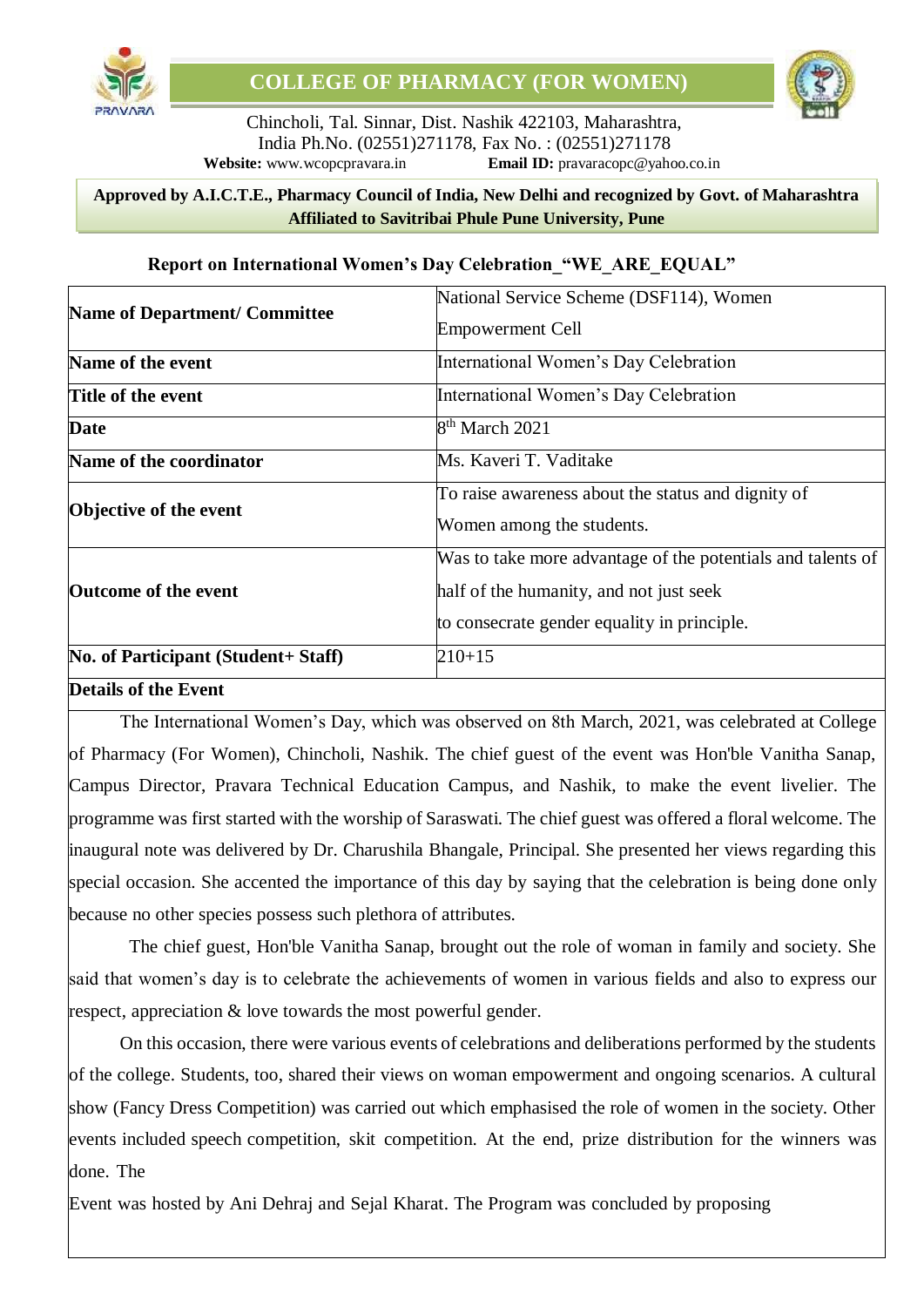



Chincholi, Tal. Sinnar, Dist. Nashik 422103, Maharashtra, India Ph.No. (02551)271178, Fax No. : (02551)271178 **Website:** [www.wcopcpravara.in](http://www.wcopcpravara.in/) **Email ID:** [pravaracopc@yahoo.co.in](mailto:pravaracopc@yahoo.co.in)

8 **Approved by A.I.C.T.E., Pharmacy Council of India, New Delhi and recognized by Govt. of Maharashtra Affiliated to Savitribai Phule Pune University, Pune**

The vote of thanks by Mrs Sangita Bhandare.

**Photo Gallery**





CHINCHOL

**Ms. Kaveri T. Vaditake Mr. Vikas D. Kunde Dr. C. J. Bhangale**

**Principal** College of Pharmacy, Chinchoff Tal. Sinnar, Dist. Nashik 422102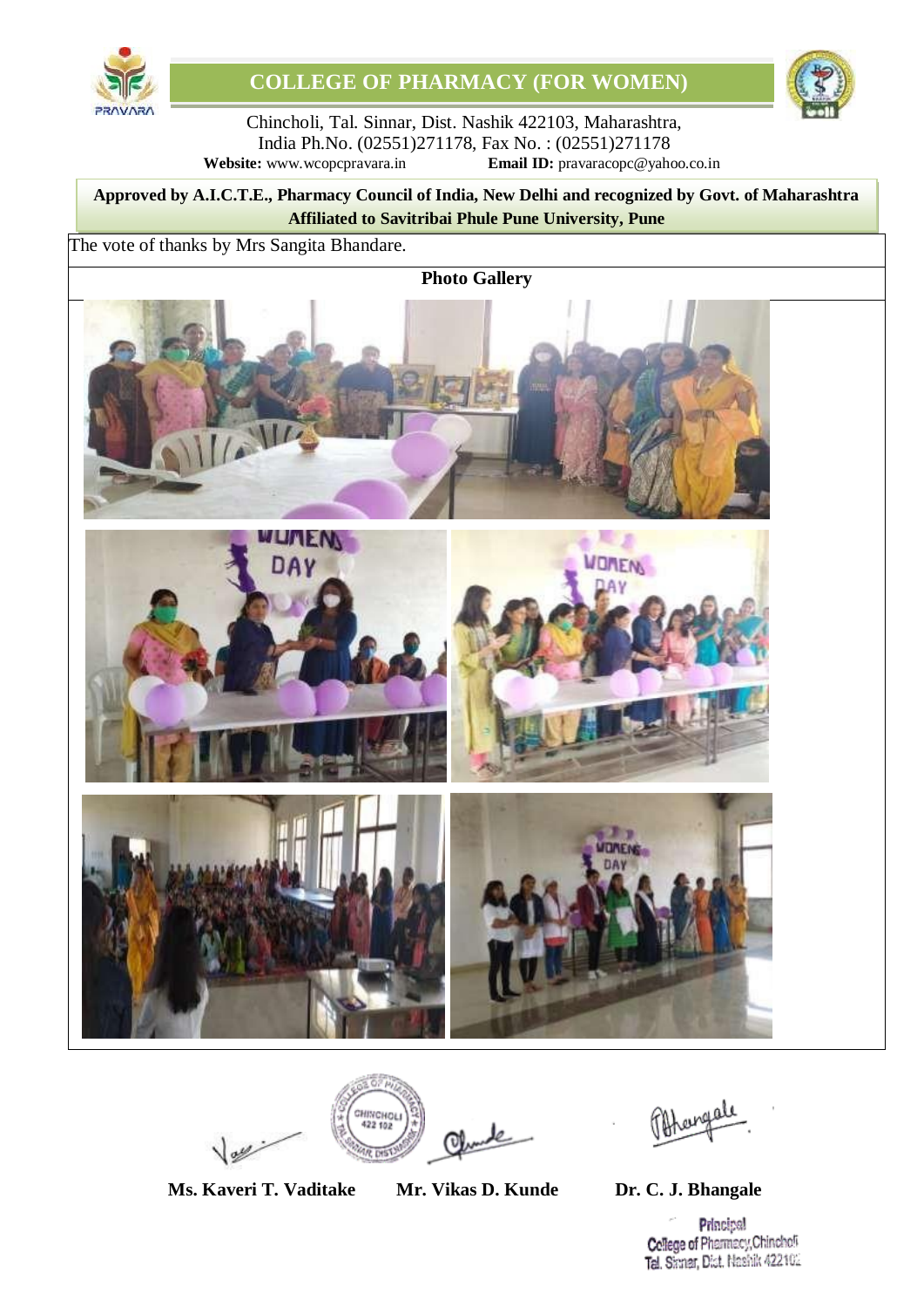

#### 8 **Approved by A.I.C.T.E., Pharmacy Council of India, New Delhi and recognized by Govt. of Maharashtra Affiliated to Savitribai Phule Pune University, Pune**

#### **Awareness raising workshop on "Women's Sexual Harassment at Workplace"**

| <b>Name of Department/ Committee</b> | <b>Internal Complaint Committee</b>                                             |
|--------------------------------------|---------------------------------------------------------------------------------|
| Name of the event                    | Awareness raising workshop on "Women's Sexual<br>Harassment at Workplace"       |
| Title of the event                   | Awareness raising workshop on "Women's Sexual<br>Harassment at Workplace"       |
| Date                                 | $08th$ March 2021                                                               |
| Name of the coordinator              | Mrs. Sangita Bhandare                                                           |
| Name of the Expert                   | Advocate Mr. K. T. Sonawane<br>Ms. Darshana Sarala Arun                         |
| Objective of the event               | To raise general awareness about the Sexual Harassment<br>of Women at Workplace |
| No. of Participant (Student+ Staff)  | $192 + 10$                                                                      |

#### **Details of the Event**

Awareness raising workshop conducted on "Women's Sexual Harassment at Workplace" under the Internal Complaint Committee cell on 08/03/2021 in P.R.E.S's, College of Pharmacy (For Women), Chincholi, Nashik. Programme started by welcome and felicitation of Advocate Mr. K. T. Sonawane and Ms. Darshana Sarala Arun by Principal Dr. Charushila J. Bhangale.

Advocate Mr. K.T. Sonawane gave information and provided guideline regarding women's sexual harassment at workplace aware to our students about sexual harassment is criminal offence, which can destroy human dignity and freedom. He gave information about laws of protecting women in such cases.

Ms. Darshana Sarala Arun discussed on topic "Me and My Rights" introduced the safety majors of women in sexual harassment also introduced different lows of protecting women in such cases.

 Students discussed their questions regarding law for women's safety at working area. Students got aware about different laws of protecting women's. Dr. Ramdas Dolas Mr. Vikas Kunde, Mrs. Sangita Bhandare, Ms. Kaveri Vaditake and other committee members and students were present for workshop. The Program was concluded by proposing the vote of thanks by coordinator Mrs Sangita Bhandare.

#### **Photo Gallery**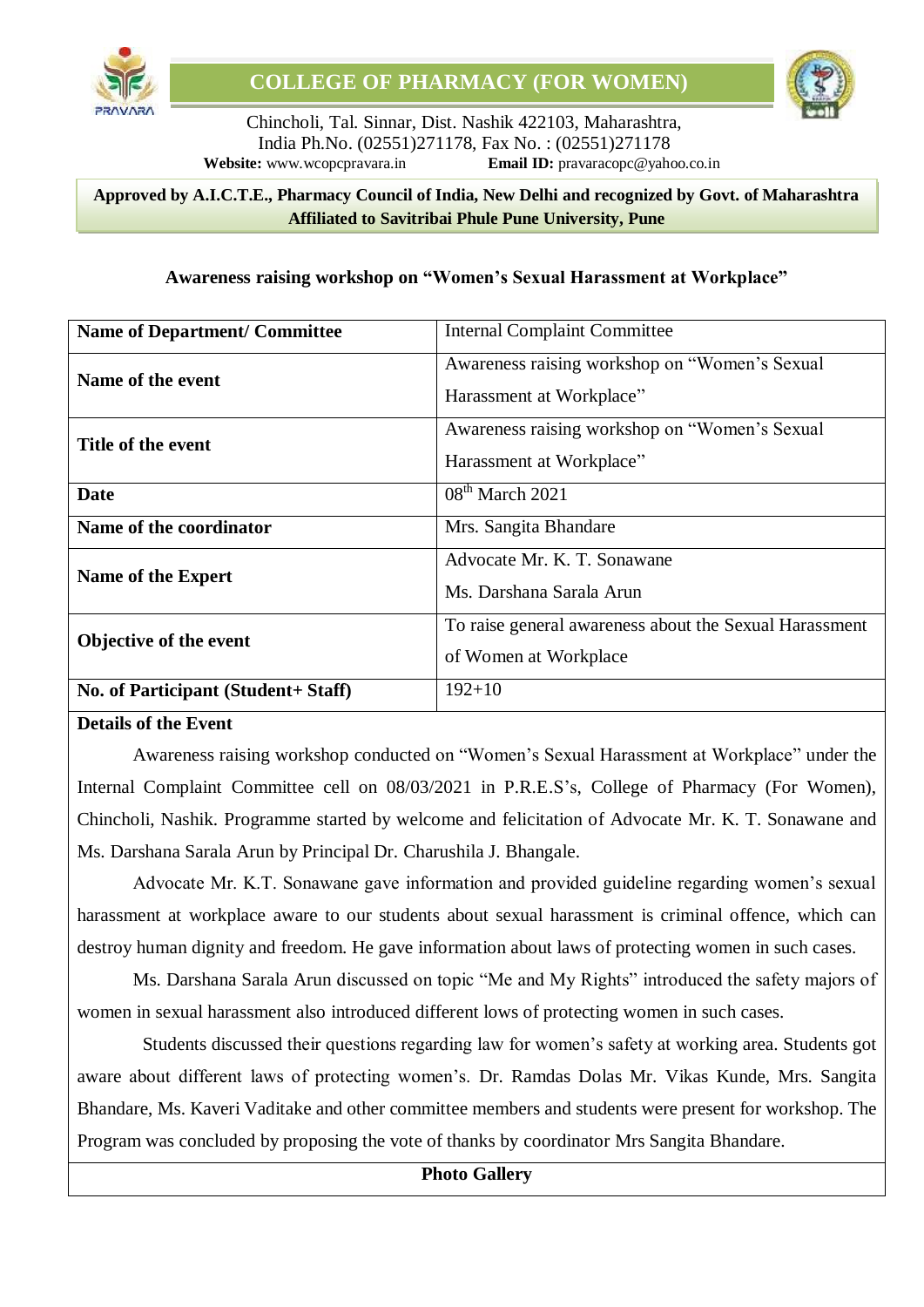



Chincholi, Tal. Sinnar, Dist. Nashik 422103, Maharashtra, India Ph.No. (02551)271178, Fax No. : (02551)271178<br>Website: www.wcopcpravara.in Email ID: pravaracopc@yaho **Email ID:** [pravaracopc@yahoo.co.in](mailto:pravaracopc@yahoo.co.in)

8 **Approved by A.I.C.T.E., Pharmacy Council of India, New Delhi and recognized by Govt. of Maharashtra Affiliated to Savitribai Phule Pune University, Pune**









 $\sqrt{28}$ 

**Ms. Kaveri T. Vaditake** 

**Mrs. Sangita Bhandare Dr. C. J. Bhangale** 

**Coordinator Presiding Officer Principal Presiding Officer Principal** Tal. Simar, Dist. Nashik 422102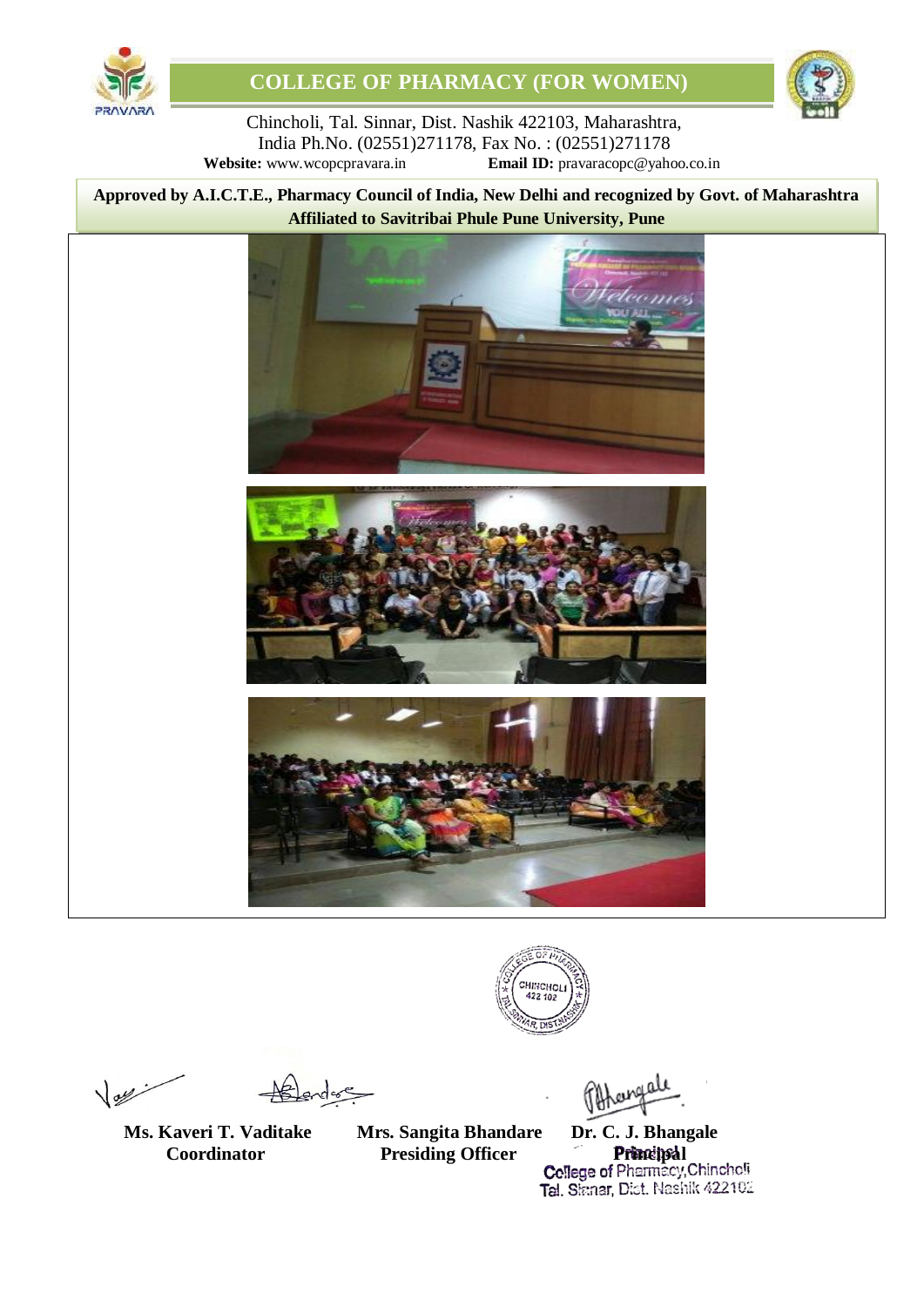

#### 8 **Approved by A.I.C.T.E., Pharmacy Council of India, New Delhi and recognized by Govt. of Maharashtra Affiliated to Savitribai Phule Pune University, Pune**

| <b>Name of Department/ Committee</b> | Women Empowerment Cell & NSS Unit                                                                                                 |  |
|--------------------------------------|-----------------------------------------------------------------------------------------------------------------------------------|--|
| Name of the event                    | International Women's Day Celebration                                                                                             |  |
| Title of the event                   | "Street Play on Gender Sensitization and Gender<br>Parity"                                                                        |  |
| <b>Date</b>                          | $10th$ March 2021                                                                                                                 |  |
| Name of the coordinator              | Ms. Kaveri T. Vaditake                                                                                                            |  |
| <b>Objective of the event</b>        | To raise awareness about the human values, gender<br>justice, equal opportunities<br>and<br>elimination of violence against women |  |
| <b>Venue</b>                         | Chincholi Village                                                                                                                 |  |
| No. of Participant (Student+ Staff)  | $25 + 4$                                                                                                                          |  |

#### **Report on "Street Play on Gender Sensitization and Gender Parity"**

#### **Details of the Event**

As part of International Women's Day Celebrations, the Women Empowerment Cell in collaboration with NSS and CSR cell of the college performed a skit at Chincholi Village from 10.00 AM to 11.00 AM on 10th March 2020. The skit highlighted the critical need for gender equality, depicting the various atrocities inflicted on Women in society, by way of Eve teasing, domestic violence, discrimination shown in education of the girl child, etc. This was followed by the Principal and WEC coordinator Dr. Charushila J. Bhangale addressing the boys and girls of the school children and present people on the critical significance of human values, gender justice, equal opportunities and elimination of violence against women. The event concluded with a flash mob on Gender Sensitization. The Program was coordinator

by Ms. Kaveri T. Vaditake.

**Photo Gallery**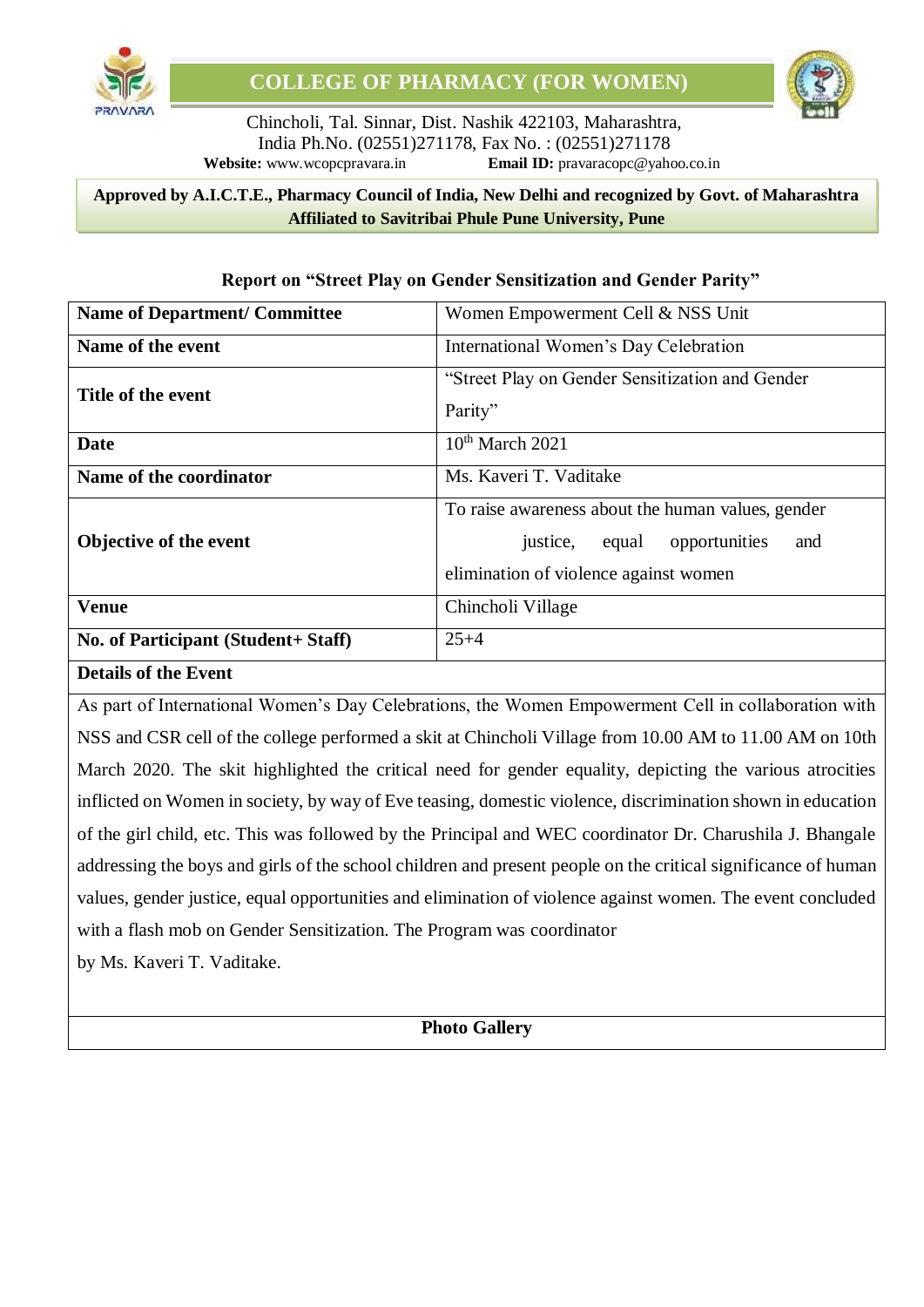



Chincholi, Tal. Sinnar, Dist. Nashik 422103, Maharashtra, India Ph.No. (02551)271178, Fax No. : (02551)271178<br>Website: www.wcopcpravara.in **Email ID:** pravaracopc@yaho **Email ID:** [pravaracopc@yahoo.co.in](mailto:pravaracopc@yahoo.co.in)

8 **Approved by A.I.C.T.E., Pharmacy Council of India, New Delhi and recognized by Govt. of Maharashtra Affiliated to Savitribai Phule Pune University, Pune**





Tal. Sinnar, Dist. Nashik 422102

rengele

 $\sqrt{2\pi r}$ 

**Ms. Kaveri T. Vaditake Dr. C. J. Bhangale oordinator Principal**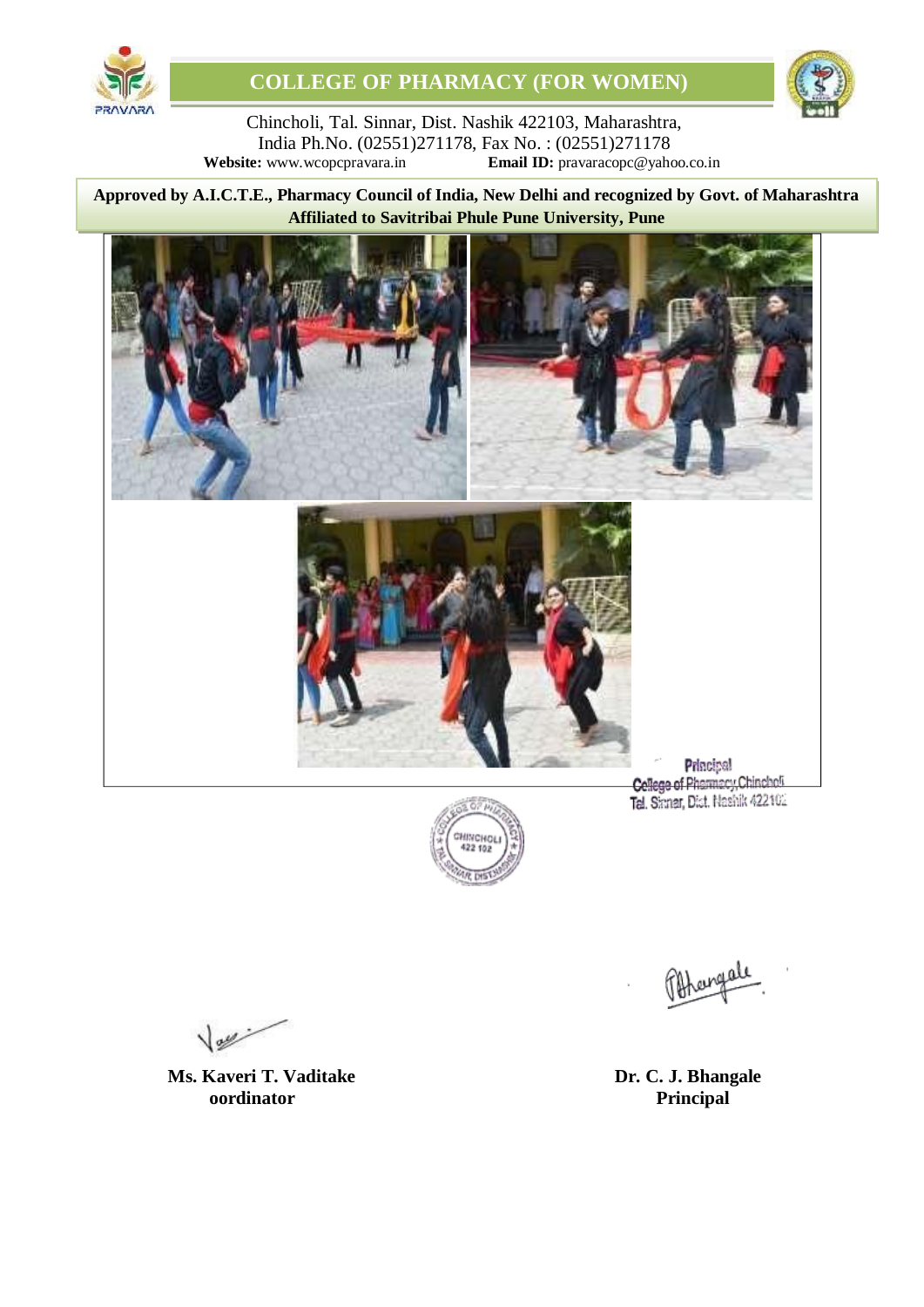

#### 8 **Approved by A.I.C.T.E., Pharmacy Council of India, New Delhi and recognized by Govt. of Maharashtra Affiliated to Savitribai Phule Pune University, Pune**

| <b>Name of Department/Committee</b> | <b>Student Development Department</b>                   |
|-------------------------------------|---------------------------------------------------------|
| Name of event organized             | "Nirbhaya Kanya Abhiyan"                                |
| Date of event organized             | $10th$ March 2021                                       |
| Name of the coordinator of event    | Mrs. Sangita Bhandare                                   |
| No. of Participant (Student+ Staff) | $190 + 10$                                              |
| Name of the Expert with designation | Mr. Dipak, Shotokan Karate, 9284345657                  |
| with Contact Number                 | Dr. Amarja Jagtap, 9158776404                           |
|                                     | Ad. Anu Mogal, 9421510079                               |
| Objective of the event              | The main objectives of Nirbhaya Kanya Abhiyan           |
|                                     | includes training for rural students for self-defense.  |
|                                     | To conduct the lecture on Health of girls               |
|                                     | And laws related to Women Sexual harassment.            |
| <b>Outcome of the event</b>         | 1. Students understood the precautions to be taken for  |
|                                     | Health in COVID,                                        |
|                                     | 2. Gained the knowledge about the Laws for the rights   |
|                                     | of the women                                            |
|                                     | 3. Learnt different steps of Karate for Self-defense in |
|                                     | the difficult situation.                                |

## **Report on "Nirbhaya Kanya Abhiyan" (Academic Year 2020-21)**

**Details:** Student Development department of PRES's, College of Pharmacy (For Women), Chincholi organized Karate Session of Mr. Dipak from Shotokan Karate, second Black band under the Nirbhaya Kanya Abhiyan on  $10^{th}$  March 2021. Nirbhaya Kanya Abhiyan introduced by the Savitribai Phule Pune University to develop the confidence and personality of a lady student who comes from the rural areas and are deprived sections of society. Students have to travel daily by bus or other means of transport to attend their respective college / institutes. It is very likely that these lady students during their travel may experience all sorts of atrocities in a challenging environment, which prevails today.

Colloge also organized Guest lecture on "Women Health and Mental stress in Covid-19" by Dr. Amarja Jagtap who explained about importance of heath and How to handle mental stress during Covid -19. Lastly guest lecture organized on "Laws related to Women